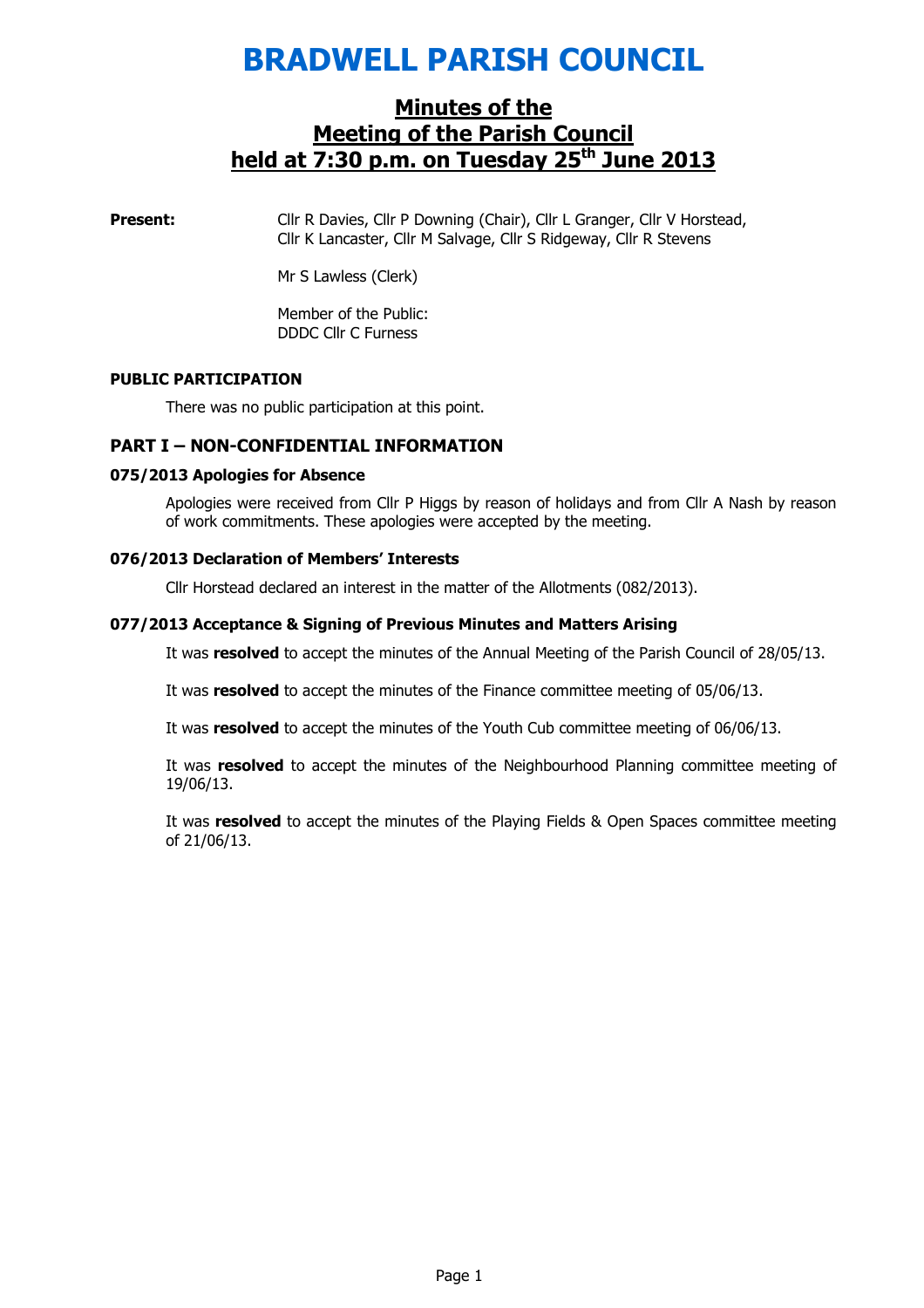#### 078/2013 Finance

#### Financial Authorisations

|                | <b>Payee</b>                      | <b>Purpose</b>                                      | <b>Amount</b><br>(E) | <b>Cheque</b><br><b>Number</b> |
|----------------|-----------------------------------|-----------------------------------------------------|----------------------|--------------------------------|
|                |                                   |                                                     |                      |                                |
| $\mathbf{1}$   | Mr S Lawless                      | Clerk's salary allowances &<br>expenses $(E197.90)$ | 833.60               | 100335                         |
| $\overline{2}$ | Mr M Loader                       | YC Youth Leader's salary                            | 32.00                | 100336                         |
| 3              | Ms L Austin                       | YC Youth Assistant's salary                         | 20.00                | 100337                         |
| 4              | Mr P Nicols                       | <b>Caretaking Services</b>                          | 412.50               | 100338                         |
| 5              | Mr J Frith                        | Caretaking Services                                 | 40.00                | 100339                         |
| 6              | Mr A Samwell                      | Cleaning Bus Shelter Glass                          | 10.00                | 100340                         |
| 7              | Mr P Downing                      | Web Hosting Charges (2013/14)                       | 71.86                | 100341                         |
| 8              | The Post Office                   | HMRC - PAYE/NIC (Apr to Jun)                        | 585.43               | 100342                         |
| 9              | E.on                              | <b>BPPF Electricity</b>                             | 24.68                | 100343                         |
| 10             | M Markovitz Ltd                   | Caretaking Materials (Project)                      | 66.51                | 100344                         |
| 11             | Mrs V Horstead                    | Council expenses (Doggie Bags)                      | 24.64                | 100345                         |
| 12             | High Peak Heating Supplies        | Caretaking Materials (Various)                      | 96.30                | 100346                         |
| 13             | High Peak Heating Supplies        | <b>YC Keys</b>                                      | 10.00                | 100347                         |
| 14             | G.E. & M.P. Davies                | <b>Grass Mowing</b>                                 | 210.00               | 100348                         |
| 15             | <b>Bradwell War Memorial Hall</b> | Room Hire (16 & 23 May 2013)                        | 32.00                | 100349                         |
| 16             | Play Inspection Co. Ltd.          | RoSPA Inspections (TBPF & BPPF)                     | 143.88               | 100350                         |
| 17             | Mrs L Ward                        | <b>YC Cleaning Services</b>                         | 24.00                | 100351                         |
|                |                                   |                                                     |                      |                                |
|                | <b>TOTAL</b>                      |                                                     | £2,637.40            |                                |

It was **resolved** to authorise the above 17 financial transactions.

#### Other Financial Matters

The Clerk tabled the latest financial position which included the above transactions and answered questions.

Cllr Stevens gave a report from the Finance committee following its recent meeting. Her report included:-

- A small number of changes to the council's Financial Regulations were proposed. These will be dealt with below.
- The council's Asset Register should be enhanced. Additional information has been requested by both the Internal Auditor and by the council's insurer. The additional information requested was discussed. Cllr Salvage is to pass the information he has on industry guidelines for the rates of depreciation of assets to the Clerk. It was agreed that after the Carnival has been concluded, Cllrs Davies, Downing, Salvage and the Clerk are to assess the value of each individual council asset and allocate appropriate depreciation rates. These values are then to be entered into the Asset Register and passed to the Internal Auditor and insurer.
- The Clerk has submitted the HMRC RTI payroll information for April & May.

The Clerk gave his report on the work undertaken in the preparation of the Annual Return by himself, the accountant and by the consultant. This work has been completed and the Annual Return has been submitted to Grant Thornton for its audit.

The Clerk stated that the cheque to transfer  $E75k$  from the Co-operative account to the Santander account has been posted. This will be confirmed when the latest bank statements have been received.

The request from Bradwell Methodist Church for a grant towards the cost of maintenance works was considered. It was decided that further financial information was required before a decision could be reached. The Clerk is to liaise with the applicant and re-submit the application in next month's agenda.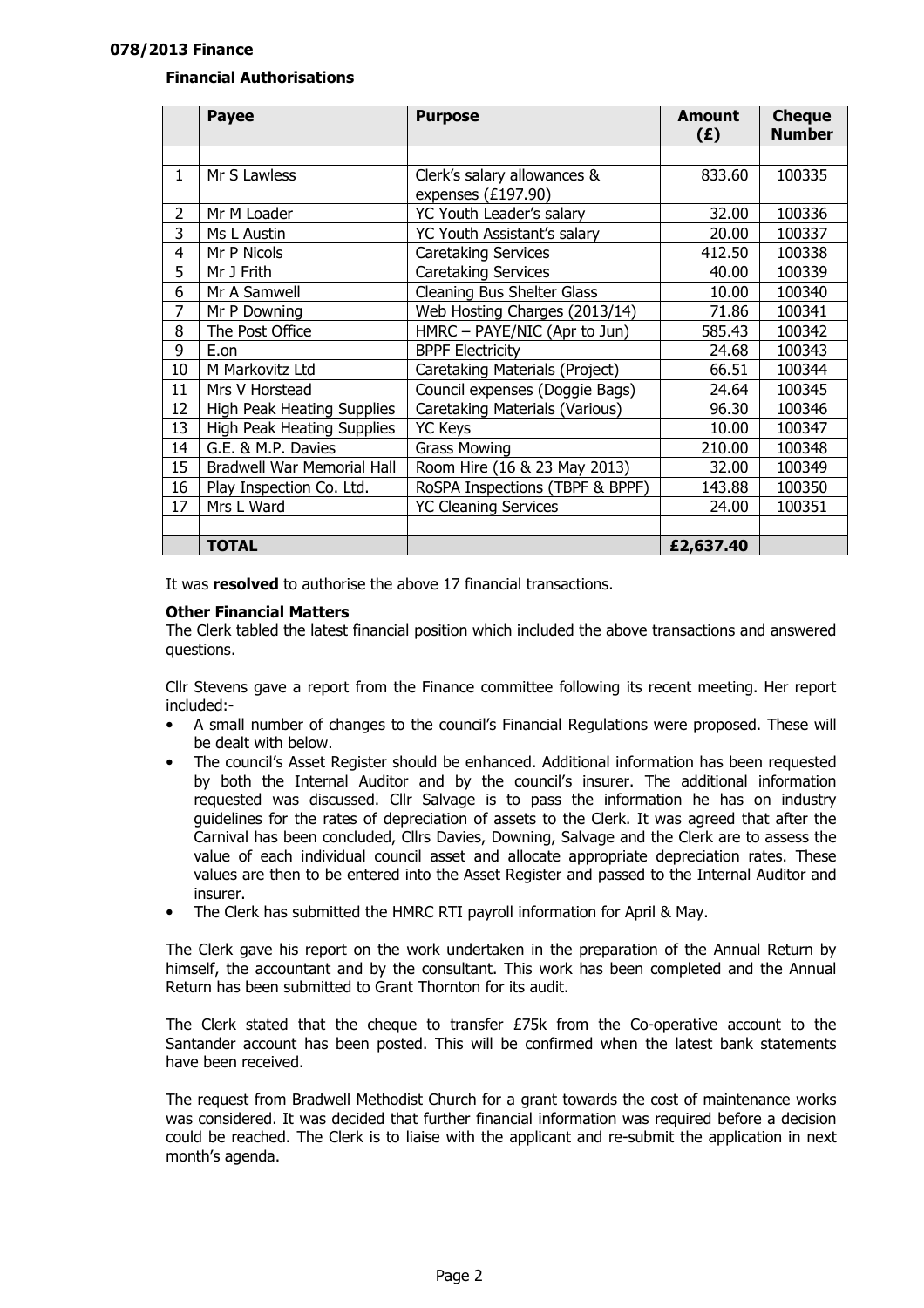#### 079/2013 Parish Council Processes

The retirement of Cllr Ridgeway was discussed. Members thanked her for all she has done during her time on the council, especially for the Youth Club and the Carnival.

The appointment of councillors to committees and external bodies was then reviewed. It was resolved to appoint Cllr Salvage as Chair of the Carnival committee.

Cllr Stevens discussed the small number of changes to the Financial Regulations. The Clerk is to provide a copy of the latest version to members for the next meeting.

Cllr Stevens discussed the need for the Risk Assessment and proposed that the latest version be accepted by the meeting and signed by the Chair. It was resolved to accept this latest version and it was duly signed by Cllr Downing.

The appointment of Hodgson & Co as the council's Internal Auditor was discussed. It was resolved to confirm this appointment and the Clerk is to process the required documentation.

#### 080/2013 Village Issues / Initiatives

The latest monthly Policing report for Bradwell was reviewed. Concern was expressed at the increased number of burglaries and thefts in the village. The Clerk is discuss the absence of either Police staff or an appropriate advisory notice at the Police station on Monday mornings

Cllr Ridgeway gave a progress report on the latest events from the Carnival committee. Her report included:-

- There had not been a recent planning meeting.
- Cheques were being received from applicants for stalls.
- Cllr Horstead has planned the Queens event. As she will not be in the village for Carnival she will pass ongoing planning to another committee member. She has ordered additional winners rosettes and trophies.

Cllr Granger gave a report from the Neighbourhood Planning (NP) committee following its recent meeting. Her report included:-

- The project was progressing well and was in line with the overall project plan.
- The grant to allow this initiative to proceed has been successful. This money will be held in the council's bank account and reported as a separate fund. She has not yet heard about the application for Direct Support.
- A stall will be provided at the Carnival.
- The scope of the work has been divided into four Work Groups and a leader has been chosen for each group.
- It is expected that training will be arranged over the summer.
- Progress reports will be provided in Bradwell News and on the council's website, and a separate monthly report will be given to PDNPA.

Cllr Lancaster gave her report on the running of the Youth Club. She reported that the YC is now closed for the summer and will re-open on  $12<sup>th</sup>$  September. A YC committee meeting will take place in advance of the opening. Additional sponsorship will be sought to increase the funding available to the YC. The offer from a resident to take YC members to the gliding club is to be progressed through the summer.

The DDDC invitation for the council to nominate residents for its Derbyshire Dales Sports Awards 2013 was discussed. It was decided to make a few nominations for this award. Cllr Salvage is to contact the Bradwell Sports Club to obtain further information.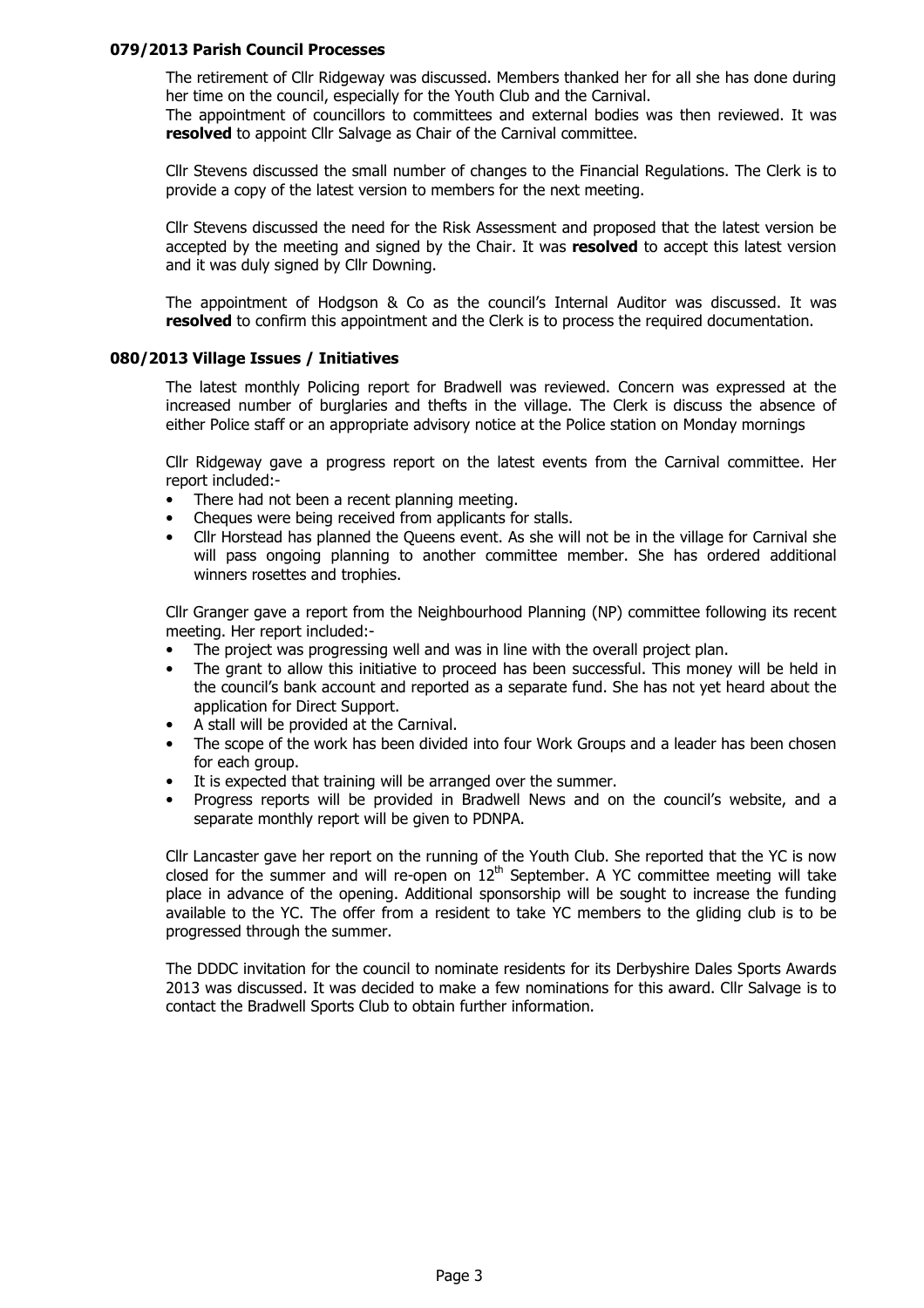#### 081/2013 Playing Fields, Open Spaces & Village Caretaking

The Clerk gave an update on the previous month's caretaking activities. The condition of the pavements to Brough was considered as was the state of grass verges in and around the village. The Clerk is to contact DCC & DDDC to arrange for the verges to be mowed and the village streets to be swept before Carnival.

Cllrs Horstead and Stevens gave an update from the Playing Fields and Open Spaces committee following its recent meeting. Their report highlighted the following from the minutes:-

- The RoSPA inspection has been satisfactorily carried out with no significant issues identified.
- It was proposed to engage the same company to carry out the 2014 RoSPA inspection. This was approved by the council.
- The former Royal British Legion site was discussed. The committee proposed to council that, for the far end of the plot at least, residents should be permitted to rent some land to install raised flower /vegetable beds. It was suggested that an annual rental of £30 would be appropriate with a notice period of 5 years. This proposal was discussed. It was decided that a formal agreement would be needed, all residents should have an equal opportunity to acquire plots, Cllr Horstead is to discuss this with the Allotments Association and to clear the proposal with PDNPA.

The need to remove weed from the part of Bradwell Brook at Town Bottom was discussed. It was resolved to spend around  $£300$  in arranging for the provision of a skip and for the Probation Service to remove the weed. The Clerk is to make the necessary arrangements.

The consultation invitation from DDDC to complete its Street Cleansing and Grounds Maintenance questionnaire was discussed. It was decided to delegate the completion of the questionnaire to Cllr Downing.

The communications from PDNPA regarding the auction of plots of land in & around Bradwell was discussed. This event took place with very little notice and council had no opportunity to consider its position. For the future, the establishment of a Community Land Trust was discussed. No decision was taken at this time.

#### 082/2013 Highways and Rights of Way

Cllr Horstead reported that no progress has been made on the council's provision of allotments.

The response from DCC to the council letter regarding parking problems on Brookside was discussed. No further action was decided.

The suggestion to write to DDDC requesting that it provides a car park in Bradwell was discussed and the draft letter provided by the Chair was debated. It was decided that the Clerk should send this letter to DDDC Cllr C Furness subject to a small addition.

The complaint from a resident concerning the timing of the 272 shuttle bus provided during the B6049 road works at Brough was noted. The Clerk had earlier been in contact with Enterprise to request that they improve the connection between the shuttle bus and the regular 272 service at Castleton. As the road has now been re-opened, no further action is required.

The invitation from DCC to participate in its Winter Service Scheme for 2013/14 was discussed. It was decided not to participate at this time.

The DCC notification of its Order and Public Notice amending its Definitive Map & Statement (Byway Open to All Traffic along Brough Lane and Shatton Lane) was discussed. No action was decided at this time.